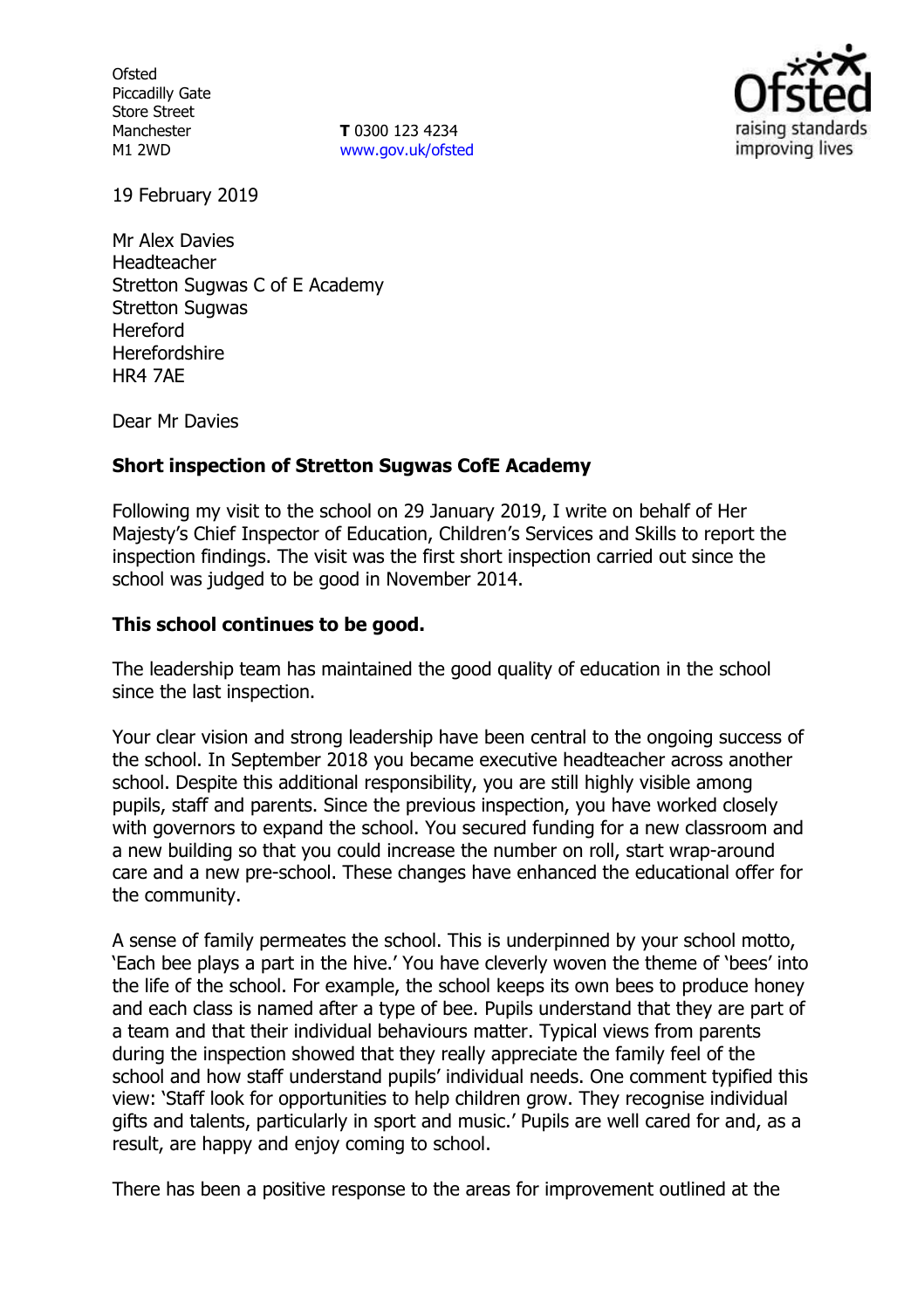

previous inspection. You have ensured that responsibilities are distributed among other leaders in the school. Leaders feel empowered and make an effective contribution to school improvement. The analysis of assessment information is a noticeable strength. Leaders work closely with staff to analyse pupils' attainment and evaluate how well they are doing on their journey through school. Pupils who require additional support are identified quickly. Checks carried out on the quality of teaching are not as effective as they should be. Sometimes, staff do not receive sufficiently focused feedback on how to improve their classroom practice.

You have ensured that pupils' grammar, punctuation and spelling skills have improved since the previous inspection. Explicit and effective teaching of spelling has helped pupils to apply their spelling more accurately into longer pieces of writing. The whole-school approach to the teaching of writing is having a positive impact on pupils' enjoyment of writing and their ability to write at length. The teaching of mathematics is not as effective as it should be. Sometimes pupils are not provided with a sufficient level of challenge, particularly in key stage 1.

Pupils' personal development is extremely well catered for through the wide-ranging enrichment programme. Pupils enjoy playing music, sport and attending a broad range of extra-curricular clubs. The provision for physical activity and sport is particularly diverse. Pupils receive opportunities to take part activities such as crossfit, archery and climbing. Pupils were also proud to share with the inspector that they have won a local debating competition for three consecutive years.

Leaders and staff have a good understanding of pupils' individual needs. You have appointed a learning mentor who provides additional support for pupils, including for pupils from service families. The special educational needs coordinator has worked tirelessly to ensure that pupils who have complex needs receive appropriate support through the provision of an education, health and care plan. Furthermore, through the introduction of pupil passports, staff have a good understanding of how to support pupils who have special educational needs and/or disabilities.

# **Safeguarding is effective.**

You have ensured that all the arrangements for safeguarding are fit for purpose. The designated safeguarding leads follow up concerns tenaciously. They make referrals to the local authority in a timely way. Record-keeping is thorough. The safeguarding governor carries out effective checks to ensure that leaders are adhering to their statutory responsibilities. High-quality training ensures that staff have a clear understanding of their responsibilities.

Safety is taught well through the curriculum and through the provision of wider opportunities. As a result, pupils have a good understanding of how to keep themselves safe. Your own 'Bee-Safe' programme has helped pupils to be clear about how to stay safe on the internet. Older pupils are clear about the dangers associated with social media and games that are not age appropriate. You also invite in visitors such as, the police and the National Society for the Prevention of Cruelty to Children, to strengthen important safety messages to pupils.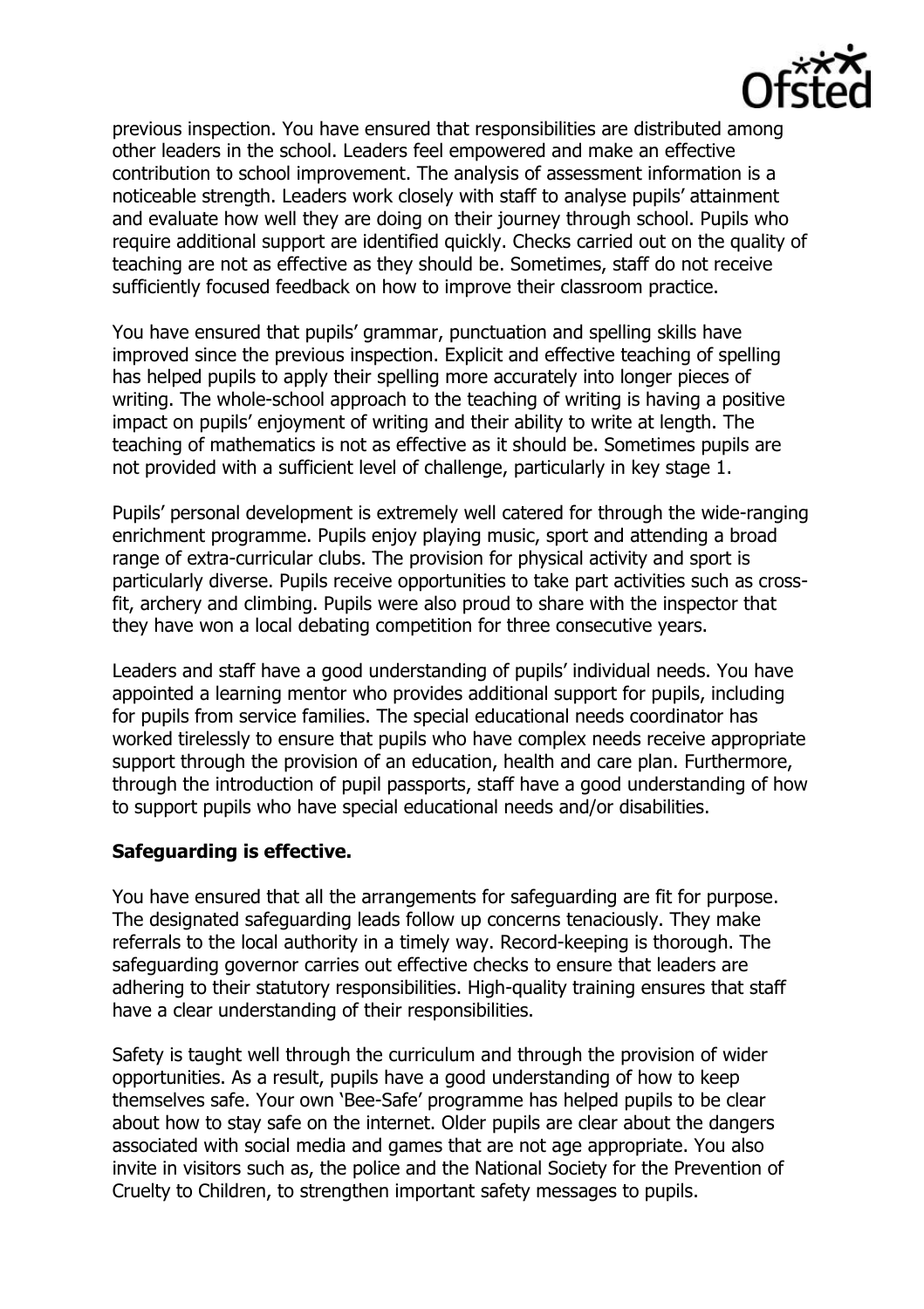

# **Inspection findings**

- The work in pupils' books across key stage 2 demonstrates that they make good progress over time. At the end of key stage 2 in 2018, pupils' attainment was high and progress was strong in reading, writing and mathematics. Teaching in upper key stage 2 provides pupils with a particularly high level of challenge. For example, in mathematics and reading comprehension pupils carry out challenging tasks that enable them to apply their knowledge and think deeply about their learning.
- You have ensured that the curriculum is continually reflected upon and refined. The curriculum plans carefully consider the subject content and experiences that pupils will receive. Pupils in key stage 2 spoke positively about their learning in the wider curriculum. They enjoy the practical nature of their science lessons and carrying out investigations. Pupils' books show that their scientific skills, knowledge and understanding develop well. They are also highly motivated by their physical education lessons.
- In key stage 1, the proportion of pupils attaining the expected standards in English and mathematics have been above the national average for several years. Teaching in this phase of the school is effective and pupils progress well. However, expectations of what pupils can and should do in mathematics are not always high enough. When this occurs tasks lack challenge, particularly for the most able pupils.
- Over the last three years, the proportion of pupils achieving the expected standard in the Year 1 phonics screening check has been broadly in line with the national average. Staff assess pupils' progress in phonics regularly and clearly identify pupils who are require additional support. Pupils are organised in groups appropriately matched to their ability. Some of the phonics teaching is precise and makes sure that pupils learn sounds accurately and efficiently. However, this is not consistent across all the groups. Further training is required to make sure that support staff's subject knowledge is of a consistently high standard.
- The quality of leadership and provision across the early years is good. The early years leader uses assessment information to identify where children need further support. For example, some pupils have low levels of literacy on entry. Consequently, there has been a successful focus on developing children's language and writing.
- You started the new pre-school in September 2018 and it is proving successful. Numbers are growing and the classroom environment has been very well set up. The early years leader and the pre-school manager work in close partnership and make sure that there is consistency in provision across the early years. For example, both the pre-school and Reception use the same system for recording and assessing children's work.
- The governing body and trustees provide effective challenge and support to you and other leaders. Governors know the school well and are forward thinking. They have worked closely with you, to open the new pre-school and to put in place a new classroom, to grow the school.
- Your self-evaluation and improvement plan clearly identify appropriate priorities